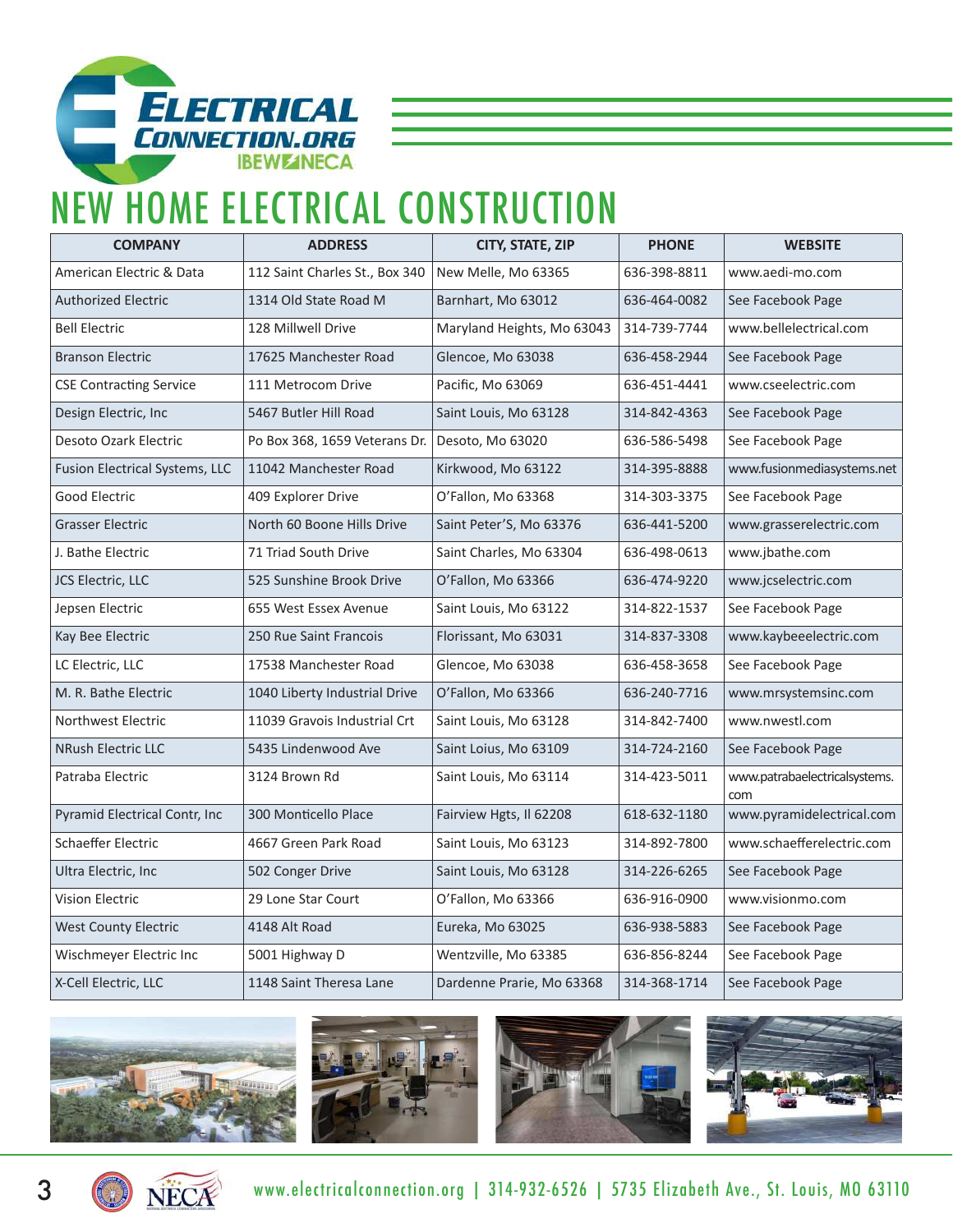### RESIDENTIAL VOICE DATA SECURITY INSTALLATION SERVICES

| <b>COMPANY</b>                   | <b>ADDRESS</b>                             | CITY, STATE, ZIP             | <b>PHONE</b> | <b>WEBSITE</b>                 |
|----------------------------------|--------------------------------------------|------------------------------|--------------|--------------------------------|
| <b>CDI Enterprises</b>           | 18110 Chesterfield Airport<br>Road Suite F | Chesterfield, Missouri 63005 | 636-532-0500 | https://www.cdistl.com/        |
| <b>Fusion Media Systems</b>      | 11042 Manchester Road                      | Kirkwood, Mo 63122           | 314-395-8888 | www.fusionmediasystems.<br>net |
| Home & Business Systems,<br>Inc. | 14524 Manchester Road                      | St. Louis, Mo 63011          | 636-405-1392 | See Facebook Page              |
| Home Tech (J. Bathe Electric)    | 71 Triad South Drive                       | Saint Charles, Mo 63304      | 636-498-0613 | www.jbathe.com                 |
| Schaeffer Electric               | 4667 Green Park Road                       | Saint Louis, Mo 63123        | 314-892-7800 | www.schaefferelectric.com      |

#### RESIDENTIAL ELECTRICAL SERVICE & REPAIRS

| <b>COMPANY</b>                             | <b>ADDRESS</b>                     | CITY, STATE, ZIP              | <b>PHONE</b> | <b>WEBSITE</b>                |
|--------------------------------------------|------------------------------------|-------------------------------|--------------|-------------------------------|
| <b>Akron Electric</b>                      | 3935 Bayless                       | Saint Louis, Mo 63125         | 314-894-3711 | www.akronelectric.net         |
| <b>Byrne Electric</b>                      | 9606 South Broadway                | Saint Louis, Mo 63125         | 314-544-4071 | www.byrne-electric.com        |
| D & R Building Group LLC                   | 1917 Rutger Street                 | St. Louis, Mo 63103           | 314-450-7017 | www.dandr.net                 |
| Eckelkamp Electric                         | 1523 Pottery, Po Box 1936          | Washington, Mo 63090          | 636-239-4795 | See Facebook Page             |
| Hanenkamp Electric                         | 21 International Plaza Ct.         | Saint Ann, Mo 63074           | 314-423-2666 | www.hanenkampelectric.<br>com |
| JCS Electric, LLC                          | 525 Sunshine Brook Drive           | O'Fallon, Mo 63366            | 636-474-9220 | www.jcselectric.com           |
| Kay Bee Electric                           | 250 Rue Saint Francois             | Florissant, Mo 63031          | 314-837-3308 | www.kaybeeelectric.com        |
| LSR Electric, LLC                          | 2010 Magnolia Garden<br>Lane       | O'Fallon, Mo 63366            | 636-357-1313 | See Facebook Page             |
| Lynn'S Electric, LLC                       | 32 Beacon Hill Lane                | Saint Louis, Mo 63141         | 314-962-5966 | www.lynnselectric.com         |
| Northwest Electric                         | 11039 Gravois Industrial<br>Crt    | Saint Louis, Mo 63128         | 314-842-7400 | www.nwestl.com                |
| <b>NRush Electric LLC</b>                  | 5435 Lindenwood Ave                | Saint Loius, Mo 63109         | 314-724-2160 | See Facebook Page             |
| <b>RJP Electric</b>                        | 10 Sunnen Drive, Suite 125         | Saint Louis, Mo 63143         | 314-781-2400 | www.rjpelectric.com           |
| <b>Schaeffer Electric</b>                  | 4667 Green Park Road               | Saint Louis, Mo 63123         | 314-892-7800 | www.schaefferelectric.<br>com |
| <b>Stairwalt Electric</b>                  | P.O. Box 1710                      | St. Charles, Mo 63302         | 636-379-8666 | www.stairwaltelectric.<br>com |
| <b>Total Electric</b>                      | 605 Potosi Street, P.O. Box<br>983 | Farmington, Mo 63640          | 573-756-1709 | www.totalelectco.com          |
| Trinity Electrical Services,<br><b>LLC</b> | 7768 Ardmore Drive                 | O'Fallon, Mo 63368            | 636-346-3861 | See Facebook Page             |
| Ultra Electric, Inc.                       | 502 Conger Drive                   | Saint Louis, Mo 63128         | 314-226-6265 | See Facebook Page             |
| <b>Washington Electric</b>                 | Po Box 351                         | Washington, Mo 63090          | 636-239-3383 | See Facebook Page             |
| Wischmeyer Electric Inc.                   | 5001 Highway P                     | Wentzville, Mo 63385          | 636-856-8244 | See Facebook Page             |
| X-Cell Electric, LLC                       | 1148 Saint Theresa Lane            | Dardenne Prairie, Mo<br>63368 | 314-368-1714 | See Facebook Page             |
| <b>Vision Electric</b>                     | 29 Lone Star Court                 | O'Fallon, Mo 63366            | 636-916-0900 | www.visionmo.com              |

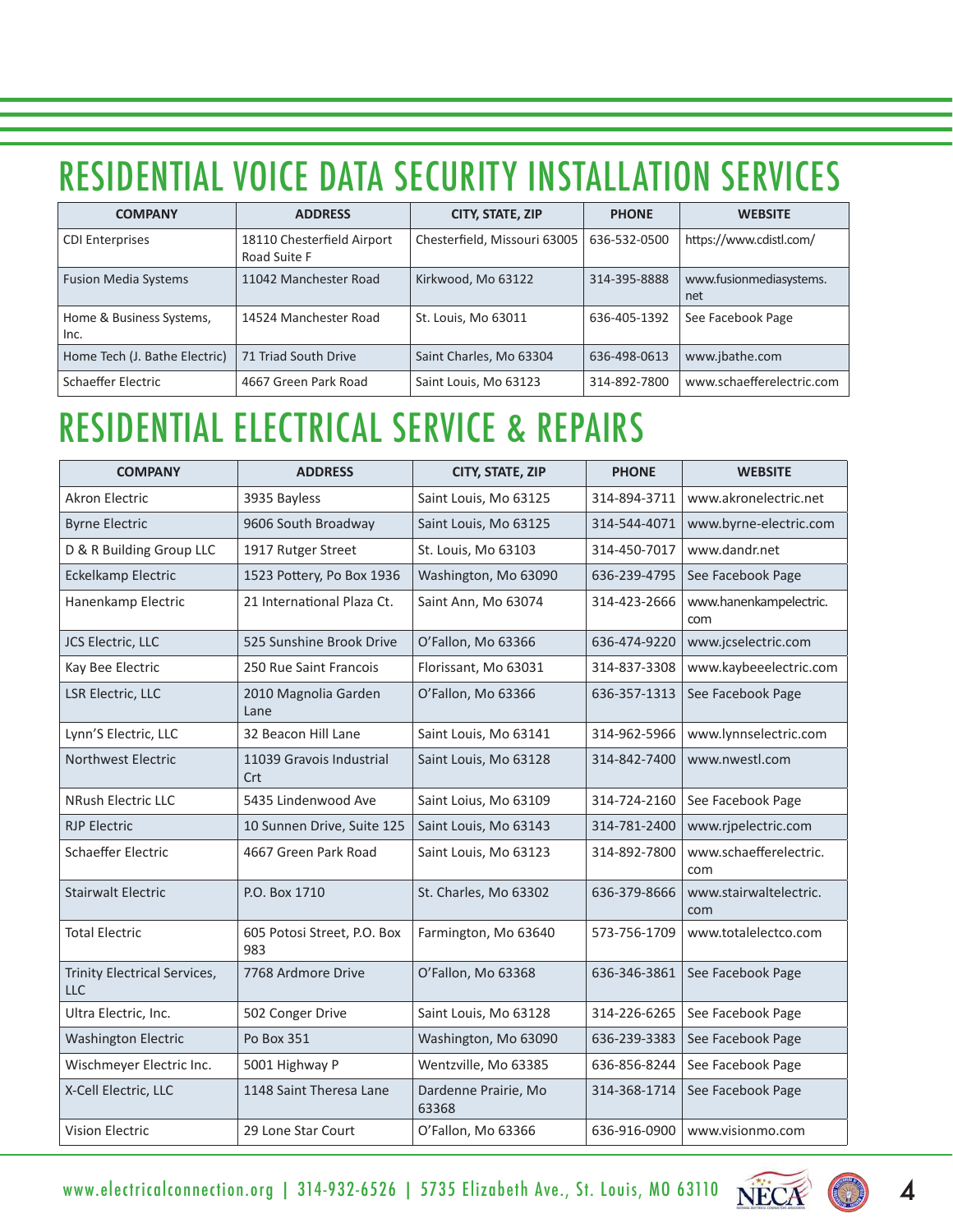

#### SIGNATORY ELECTRICAL CONTRACTORS: COMMERCIAL & INDUSTRIAL

| <b>COMPANY</b>                         | <b>ADDRESS</b>                   | CITY, STATE, ZIP           | <b>PHONE</b> | <b>WEBSITE</b>                   |
|----------------------------------------|----------------------------------|----------------------------|--------------|----------------------------------|
| <b>Akron Electric</b>                  | 3935 Bayless                     | Saint Louis, Mo 63125      | 314-894-3711 | www.akronelectric.net            |
| American Electric & Data               | 112 Saint Charles St., Box 340   | New Melle, Mo 63365        | 636-398-8811 | www.aedi-mo.com                  |
| Amp'D Electric, LLC                    | 345 Lewis Bluff Circle           | Eureka, Mo 63025           | 314-392-1770 | www.ampdelectric.org             |
| Arnold Dba Metropolitan                | 8775 Metropolitan Blvd.          | Pevely, Mo 63070           | 636-475-5100 | See Facebook Page                |
| Aschinger Electric                     | 877 Horan                        | Fenton, Mo 63026           | 636-343-1211 | www.aschinger.com                |
| Authorized Electric AEC, LLC           | 1314 Highway M                   | Barnhart, Mo 63012         | 636-464-0082 | See Facebook Page                |
| Avco Electrical Services, LLC          | Po Box 14                        | Montgomery City, Mo 63361  | 888-881-2826 | See Facebook Page                |
| <b>Bell Electric</b>                   | 128 Millwell Drive               | Maryland Heights, Mo 63043 | 314-739-7744 | www.bellelectrical.com           |
| <b>Benson Electric</b>                 | 7216 Weil Avenue                 | Saint Louis, Mo 63119      | 314-644-2844 | www.bensonelectric.com           |
| <b>Branson Electric</b>                | 17625 Manchester Road            | Glencoe, Mo 63038          | 636-458-2944 | See Facebook Page                |
| <b>BRK Electrical Contractors, LLC</b> | 2232 Welsh Industrial Court      | Saint Louis, Mo 63146      | 314-785-0078 | See Facebook Page                |
| Burris Eletric, LLC                    | 1919 Homefield Estates Dr.       | O'Fallon, MO 63366         | 636-734-0960 | www.burriselectric.net           |
| <b>Byrne Electric</b>                  | 9606 South Broadway              | Saint Louis, Mo 63125      | 314-544-4071 | www.byrne-electric.com           |
| Coltrane Systems, LLC                  | 8747 Big Bend Boulevard          | Webster Groves, Mo 63119   | 314-961-8731 | www.coltranesystems.com          |
| <b>Concept Electrical Services</b>     | 3 Briarbrook Trail               | Des Peres, Mo 63131        | 636-337-7213 | www.conceptstl.com               |
| <b>Cooper Electrical Services</b>      | 4225 Broken Rock Drive           | Wentzville, Mo 63385       | 636-312-1472 | See facebook Page                |
| <b>CSE Contracting Service</b>         | 111 Metrocom Drive               | Pacific, Mo 63069          | 636-451-4441 | www.cseelectric.com              |
| D & R Building Group LLC               | 1917 Rutger Street               | St. Louis, Mo 63103        | 314-450-7017 | www.dandr.net                    |
| Design Electric, Inc.                  | 5467 Butler Hill Road            | Saint Louis, Mo 63128      | 314-842-4363 | See Facebook Page                |
| <b>Desoto Ozark Electric</b>           | Po Box 368, 1659 Veterans<br>Dr. | Desoto, Mo 63020           | 636-586-5498 | See Facebook Page                |
| Dimaggio Electric                      | 8912 Gravois                     | Saint Louis, Mo 63123      | 314-638-5554 | www.dimaggioelectric.com         |
| <b>Diversified Electrical Services</b> | 4521 Towne Court                 | Saint Charles, Mo 63304    | 636-936-0138 | www.deslc.com                    |
| <b>Dynamic Electric Corp</b>           | 5420 U.S. Highway 61/67          | Imperial, Mo 63052         | 636-451-2312 | www.stldynamicelectric.<br>com   |
| Eckelkamp Electric                     | 1523 Pottery, Po Box 1936        | Washington, Mo 63090       | 636-239-4795 | See Facebook Page                |
| Electric Design And Service, Inc.      | 1914 South Broadway              | Saint Louis, Mo 63104      | 314-221-8351 | See Facebook Page                |
| Electrical & Data Service Co, LLC      | Po Box 401                       | Chesterfield, Mo 63006     | 314-644-3120 | www.electricaldataservice.com    |
| Five Star Electric, Inc.               | 409 Sonderen Street              | O'Fallon, Mo 63366         | 636-379-4545 | www.fivestar-electric.com        |
| Fountain City Electric, LLC            | 14042 Charter Church Road        | Desoto, Mo 63020           | 636-208-7994 | www.fountaincityelectric.<br>com |
| Fusion Electrical Systems, LLC         | 11042 Manchester Road            | Kirkwood, Mo 63122         | 314-395-8888 | www.fusionmediasystems.<br>net   |
| G & D Rees, Inc.                       | 6437 North Highway 185           | Beaufort, Mo 63013         | 636-451-0177 | See Facebook Page                |



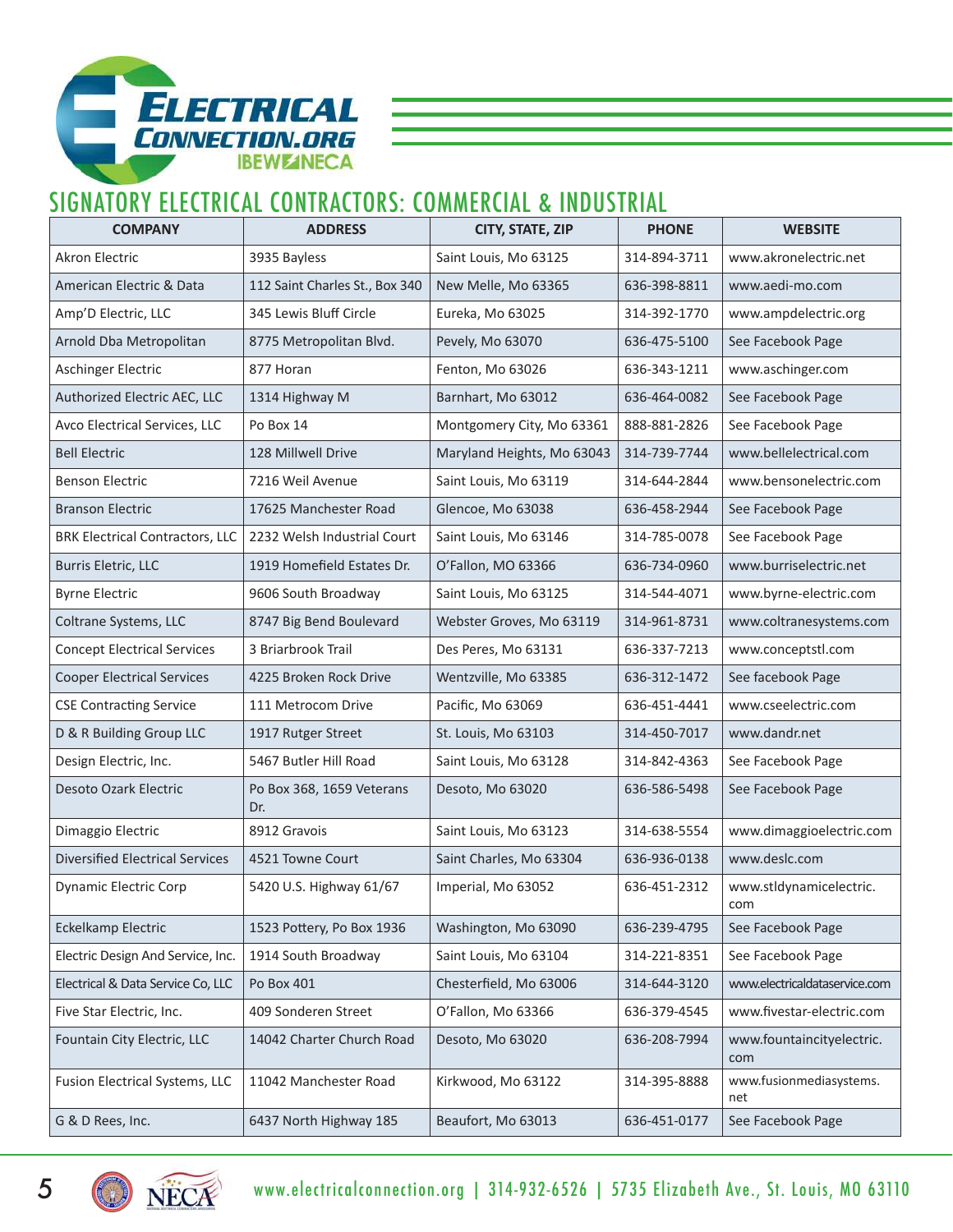| <b>COMPANY</b>                 | <b>ADDRESS</b>                | CITY, STATE, ZIP        | <b>PHONE</b> | <b>WEBSITE</b>                 |
|--------------------------------|-------------------------------|-------------------------|--------------|--------------------------------|
| Good Electric                  | 409 Explorer Drive            | O'Fallon, Mo 63368      | 314-303-3375 | See Facebook Page              |
| <b>Grasser Electric</b>        | North 60 Boone Hills Drive    | Saint Peter'S, Mo 63376 | 636-441-5200 | www.grasserelectric.com        |
| Gratza Electric, Llc           | 2464 Taylor Road, Suite 123   | Wildwood, Mo 63040      | 636-433-5808 | www.gratzaelectric.com         |
| <b>Guarantee Elec Const Co</b> | 3405 Bent                     | Saint Louis, Mo 63116   | 314-772-5400 | www.geco.com                   |
| Hanenkamp Electric             | 21 International Plaza Ct.    | Saint Ann, Mo 63074     | 314-423-2666 | www.hanenkampelectric.<br>com  |
| House Electric, Inc.           | Po Box 373                    | Wentzville, Mo 63385    | 636-327-4763 | See Facebook Page              |
| Iconic Electric, LLC           | 9603 Persimmon Point Drive    | Hillsboro, MO 63050     | 314-494-0066 | iconicelectricstl.com          |
| J 6 Electric, LLC              | 3742 Lemay Woods Drive        | Saint Louis, Mo 63129   | 314-398-9637 | See Facebook Page              |
| J. Bathe Electric              | 71 Triad South Drive          | Saint Charles, Mo 63304 | 636-498-0613 | www.jbathe.com                 |
| J. West Electrical Contr, LLC  | 913 Blossom Lane              | Saint Louis, Mo 63119   | 314-985-8124 | www.jwestelectric.com          |
| Jarrell Contracting            | 4208 Rider Trail North        | Earth City, Mo 63045    | 314-291-0100 | www.cejarrell.com              |
| JCS Electric, LLC              | 525 Sunshine Brook Drive      | O'Fallon, Mo 63366      | 636-474-9220 | www.jcselectric.com            |
| Jepsen Electric                | 655 West Essex Avenue         | Saint Louis, Mo 63122   | 314-822-1537 | See Facebook Page              |
| K & F Electric, Inc.           | 240 Larki n Willliams Ind Ct  | Fenton, Mo 63026        | 636-492-3200 | www.zakcompanies.com           |
| Kaemmerlen Electric            | 2728 Locust Street            | Saint Louis, Mo 63103   | 314-535-2226 | www.kaemmerlen.com             |
| Kaemmerlen Parts & Service     | 1539 South Kingshighway       | Saint Louis, Mo 63110   | 314-535-2222 | www.kps-stl.com                |
| Kaiser Electric, Inc.          | 1552 Fencorp Drive            | Fenton, Mo 63026        | 636-305-1515 | www.kaiserelectric.com         |
| Kay Bee Electric               | 250 Rue Saint Francois        | Florissant, Mo 63031    | 314-837-3308 | www.kaybeeelectric.com         |
| Legacy Electric, LLC           | P.O. Box 1075                 | Fenton, Mo 63206        | 314-686-3717 | www.legacyelectricstl.com      |
| LC Electric, LLC               | 17538 Manchester Road         | Glencoe, Mo 63038       | 636-458-3658 | See Facebook Page              |
| Liberty Electric, Inc.         | 6 West Industrial Drive       | O'Fallon, Mo 63366      | 636-379-2055 | www.libertyelectric.us         |
| Lynn'S Electric, LLC           | 32 Beacon Hill Lane           | Saint Louis, Mo 63141   | 314-962-5966 | www.lynnselectric.com          |
| M. R. Bathe Electric           | 1040 Liberty Industrial Drive | O'Fallon, Mo 63366      | 636-240-7716 | www.mrsystemsinc.com           |
| Marchi Electric, Inc.          | 922 Arlington Glen Drive      | Fenton, Mo 63026        | 636-305-0032 | See Facebook Page              |
| Martin Power Services, LLC     | Po Box 22012                  | Saint Louis, Mo 63126   | 314-843-5448 | See Facebook Page              |
| Meier Electric MH              | P.O. Box 984                  | Farmington, Mo 63640    | 576-756-1241 | See Facebook Page              |
| Metropolitan Electric(Arnold)  | 8775 Metropolitan Blvd        | Pevely, Mo 63070        | 636-475-5100 | See Facebook Page              |
| MidStates Energy Co Inc.       | 8011 Enterprise Drive         | Bloomsdale, MO 63627    | 573-8802430  | www.msenergyco.com             |
| <b>Municipal Electric</b>      | 2735 Mercantile Dr.           | Saint Louis, Mo 63144   | 314-645-2400 | See Facebook Page              |
| National Electrical Contr Co   | 1230 Pierce Avenue            | Saint Louis, Mo 63110   | 314-241-0960 | www.nationalelectricalcc.com   |
| Netcom, Inc.                   | 1632 Headland Drive           | Fenton, Mo 63026        | 636-349-6400 | www.netcom1989.com             |
| Nooter Construction<br>Company | 1500 South Second Street      | Saint Louis, Mo 63104   | 314-421-7600 | www.nooterconstruction.<br>com |
| Northwest Electric             | 11039 Gravois Industrial Crt  | Saint Louis, Mo 63128   | 314-842-7400 | www.nwestl.com                 |



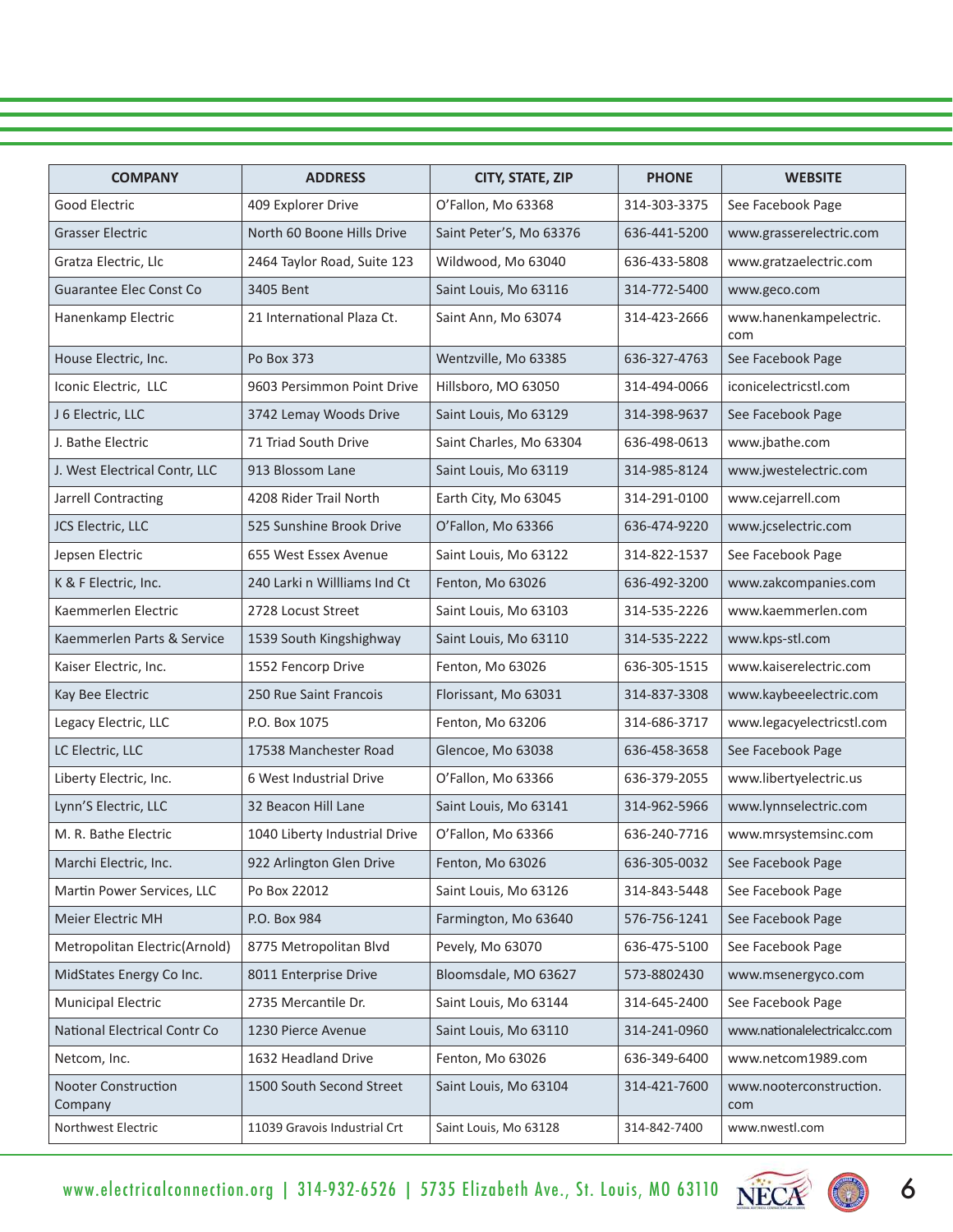

#### SIGNATORY ELECTRICAL CONTRACTORS: COMMERCIAL & INDUSTRIAL (CONT)

| <b>COMPANY</b>                            | <b>ADDRESS</b>               | CITY, STATE, ZIP         | <b>PHONE</b> | <b>WEBSITE</b>                        |
|-------------------------------------------|------------------------------|--------------------------|--------------|---------------------------------------|
| <b>NRush Electric LLC</b>                 | 5435 Lindenwood Ave          | Saint Loius, Mo 63109    | 314-724-2160 | See Facebook Page                     |
| Patraba Electric                          | 3124 Brown Rd                | Saint Louis, Mo 63114    | 314-423-5011 | www.patrabaelectricalsystems.<br>com  |
| Paynecrest Electric                       | 10411 Baur Blvd.             | Saint Louis, Mo 63132    | 314-996-0400 | www.paynecrest.com                    |
| Pearl Street Electric, LLC                | 4605 Shrewsbury Avenue       | Saint Louis, Mo 63119    | 314-240-5550 | www.pearlstreetelectric.com           |
| Peoria Contr Serv / PCS Energy            | 315 Lemay Ferry Rd, Unit 119 | Saint Louis, Mo 63125    | 314-761-5470 | See Facebook Page                     |
| Pioneer Electrical, LLC                   | 1966 Big Bend Road           | Cape Girardeau, Mo 63701 | 636-208-7057 | See Facebook Page                     |
| Prante Electric & Communications          | Po Box 15170                 | Saint Louis, Mo 63110    | 314-899-9426 | www.prante.com                        |
| <b>Precision Electrical</b><br>Automation | Po Box 22                    | Fenton, Mo 63026         | 314-732-0210 | www.precisioneas.com                  |
| Renaissance Voice Comm Gp<br>(Rvc)        | 514 Earth City Plaza STE 241 | Earth City, Mo 63045     | 314-266-6876 | www.rvcsolutions.com                  |
| Request Electric, Inc.                    | 1657 Summit Terrace Ct.      | Fenton, Mo 63026         | 314-226-8548 | www.requestelectric.com               |
| Rice Electrl Servs & Controls             | 12895 Pennridge Drive        | Bridgeton, Mo 63044      | 314-209-1800 | See Facebook Page                     |
| <b>Riley Electric</b>                     | 17 Grandview Park Drive      | Arnold, Mo 63010         | 636-464-7675 | See Facebook Page                     |
| <b>RJP Electric</b>                       | 3608 S. Big Bend Blvd.       | Saint Louis, Mo 63143    | 314-781-2400 | www.rjpelectric.com                   |
| Sachs Electric Company LM MH              | P.O. Box 96                  | Saint Louis, Mo 63166    | 636-532-2000 | www.sachsco.com                       |
| SAEC Electric, LLC                        | 12970 Maurer Indust Dr. 200  | Saint Louis, Mo 63127    | 314-304-5299 | See Facebook Page                     |
| <b>Schaeffer Electric</b>                 | 4667 Green Park Road         | Saint Louis, Mo 63123    | 314-892-7800 | www.schaefferelectric.com             |
| Schneider Electric MH LM                  | 1661 Jody Industrial Ct.     | Saint Louis, Mo 63123    | 314-644-4700 | www.schneiderelectriccom-<br>pany.com |
| SE Energy, LLC                            | 111 South New Madrid         | Sikeston, Mo 63801       | 314-561-7349 | www.se-energy.com                     |
| <b>Stairwalt Electric</b>                 | P.O. Box 1710                | St. Charles, Mo 63302    | 636-379-8666 | www.stairwaltelectric.com             |
| Summit Electric                           | 2610 Summit View Dr.         | Barnhart, Mo 63012       | 314-540-8878 | www.summitelectricstl.com             |
| Systems-Go, LLC                           | #4 Windsurfer Court          | Lake St Louis, Mo 63367  | 636-395-6682 | See Facebook Page                     |
| T & R Electric                            | 1720 Scherer Parkway         | Saint Charles, Mo 63303  | 636-946-1022 | See Facebook Page                     |
| TD-4, LLC                                 | 3400 Morganford, Suite 7     | Saint Louis, Mo 63116    | 314-655-9844 | www.td4llc.com                        |
| <b>TJV Electric, LLC</b>                  | 906 Bannon Circle Drive      | Lake St Louis, Mo 63367  | 314-922-1056 | See Facebook Page                     |
| <b>Taylor Electrical Services</b>         | 4792 Highway C               | Gerald, MO 63037         | 314-865-9287 | See Facebook Page                     |
| <b>Temperature Control Solutions</b>      | 17492 Concord View           | Marthasville, Mo 63357   | 314-267-1737 | See Facebook Page                     |
| Total Electric MH                         | 605 Potosi St. P.O. Box 983  | Farmington, Mo 63640     | 573-756-1709 | www.totalelectco.com                  |
| <b>Trinity Electrical Services</b>        | 7768 Ardmore Drive           | O'Fallon, Mo 63368       | 636-346-3861 | See Facebook Page                     |
| <b>Tristar Electric</b>                   | 4 Hilltop Village Center     | Eureka, Mo 63025         | 314-486-7171 | www.tristarstl.com                    |
| TSI Group, LLC                            | 700 Fountain Lakes Blvd.     | Saint Charles, Mo 63301  | 636-949-8889 | www.tsi-global.com                    |



7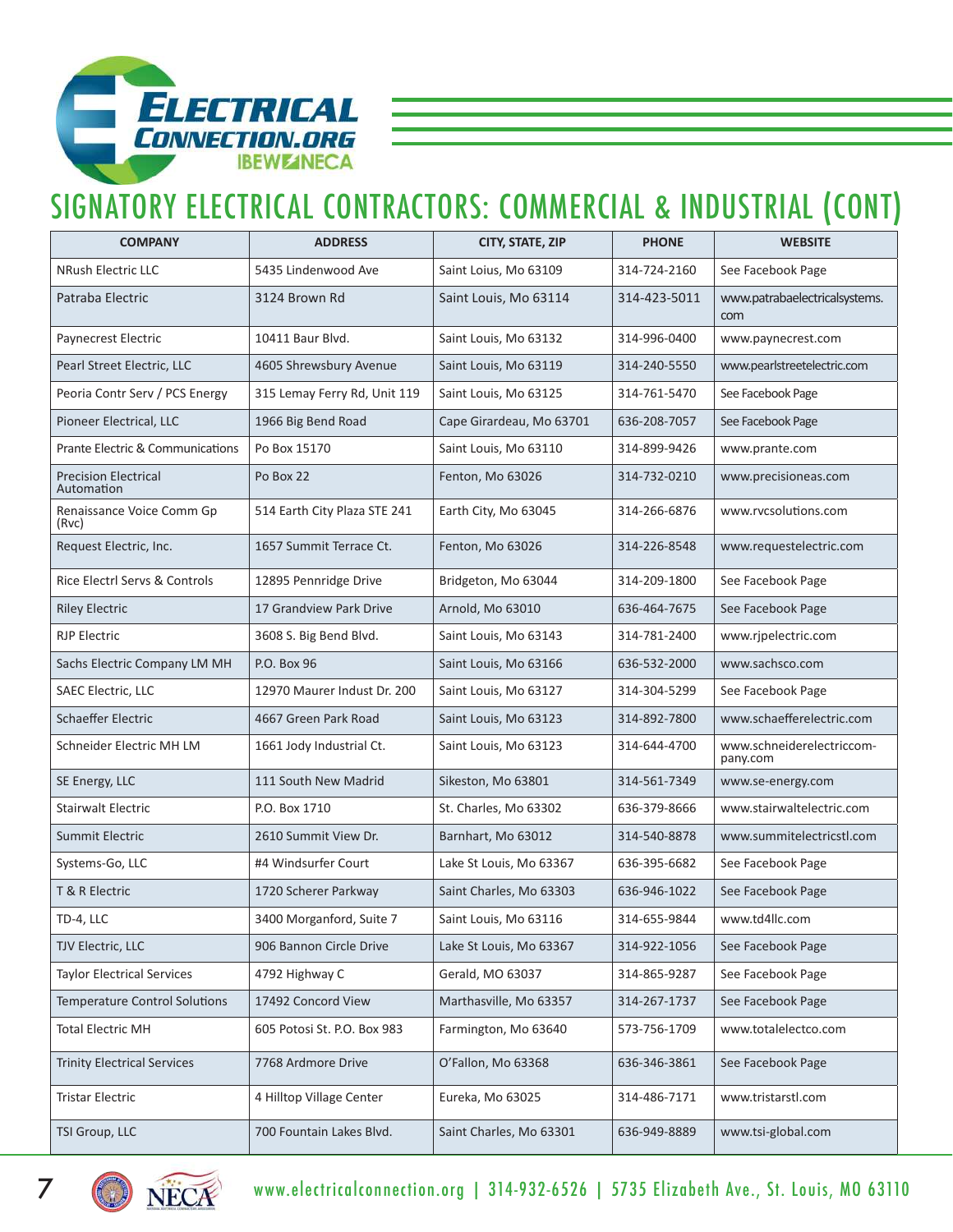| <b>Turek Electrical Services</b> | 1116 Reavis Barracks Road | Saint Louis, Mo 63125      | 314-487-1737 | See Facebook Page            |
|----------------------------------|---------------------------|----------------------------|--------------|------------------------------|
| Ultra Electric, Inc.             | 502 Conger Drive          | Saint Louis, Mo 63128      | 314-226-6265 | See Facebook Page            |
| Unified1 Data Systems, LLC       | 209 Virginia Water Court  | Cottleville, Mo 63304      | 636-699-7033 | www.u1ds.com                 |
| Vision Electric                  | 29 Lone Star Court        | O'Fallon, Mo 63366         | 636-916-0900 | www.visionmo.com             |
| Warren County Electric, LLC      | 15961 State Highway 47    | Marthasville, Mo 63357     | 636-433-2033 | www.warrencountyelectric.com |
| <b>Washington Electric</b>       | Po Box 351                | Washington, Mo 63090       | 636-239-3383 | See Facebook Page            |
| West County Electric             | 4148 Alt Road             | Eureka, Mo 63025           | 636-938-5883 | See Facebook Page            |
| Wischmeyer Electric Inc          | 5001 Highway P            | Wentzville, Mo 63385       | 636-856-8244 | See Facebook Page            |
| X-Cell Electric, LLC             | 1148 Saint Theresa Lane   | Dardenne Prairie, Mo 63368 | 314-368-1714 | See Facebook Page            |
| Zenith Electric, LLC             | 4682 Chippewa Way         | Saint Charles, Mo 63304    | 314-941-7584 | See Facebook Page            |

#### SIGN ERECTORS

| <b>COMPANY</b>                 | <b>ADDRESS</b>               | CITY, STATE, ZIP         | <b>PHONE</b> | <b>WEBSITE</b>                     |
|--------------------------------|------------------------------|--------------------------|--------------|------------------------------------|
| Aschinger Electric             | 877 Horan                    | Fenton, Mo 63134         | 636-343-1211 | See Facebook Page                  |
| Bill Yount Signs & Electric    | 2002 Woodson Road            | Saint Louis, Mo 63114    | 314-423-2933 | www.billyountsigns.com             |
| Eberhart Sign and Lighting Co. | 104 First Avenue             | Edwardsville, Il 62025   | 618-656-7256 | www.eberhartsigns.net              |
| Five Star Electric, Inc.       | 409 Sonderen Street          | O'Fallon, Mo 63366       | 636-379-4545 | www.fivestar-electric.com          |
| Mer Signs                      | 1700 North Belt East         | Belleville, Il 62221     | 618-234-4450 | www.mersigns-lighting-<br>neon.com |
| <b>Outfront Media, LLC</b>     | 6767 N Hanley Road           | Saint Louis, Mo 63134    | 314-524-0800 | www.outfrontmedia.com              |
| Piros Signs, Inc.              | 1818 Hwy M                   | Barnhart, Mo 63012       | 636-464-0200 | www.pirosigns.com                  |
| Signcrafters, Inc.             | 3131 Washington Ave.         | Saint Louis, Mo 63103    | 314-652-2486 | www.signcrafters-stl.com           |
| Simon Sign and Electric        | 2729 St. Louis Avenue        | Saint Louis, Mo 63106    | 314-652-5900 | www.simonsign.com                  |
| St. Charles Sign and Electric  | 527 First Capitol Drive      | Saint Charles, Mo 63301  | 636-946-6110 | See Facebook Page                  |
| Summit Swing Stage USA, Inc.   | Unit 50, 146 Provincial Ave. | Sherwood Park, Ab T8H0E1 | 780-417-2551 | www.summitswingstage.<br>com       |
| Ultra Electric, Inc.           | 502 Conger Drive             | Saint Louis, Mo 63128    | 314-226-6265 | See Facebook Page                  |
| <b>Warren Signs</b>            | 2955 Arnold Tenbrook Rd.     | Arnold, Mo 63010         | 636-282-1300 | www.warrensign.com                 |



www.electricalconnection.org | 314-932-6526 | 5735 Elizabeth Ave., St. Louis, MO 63110 NECA

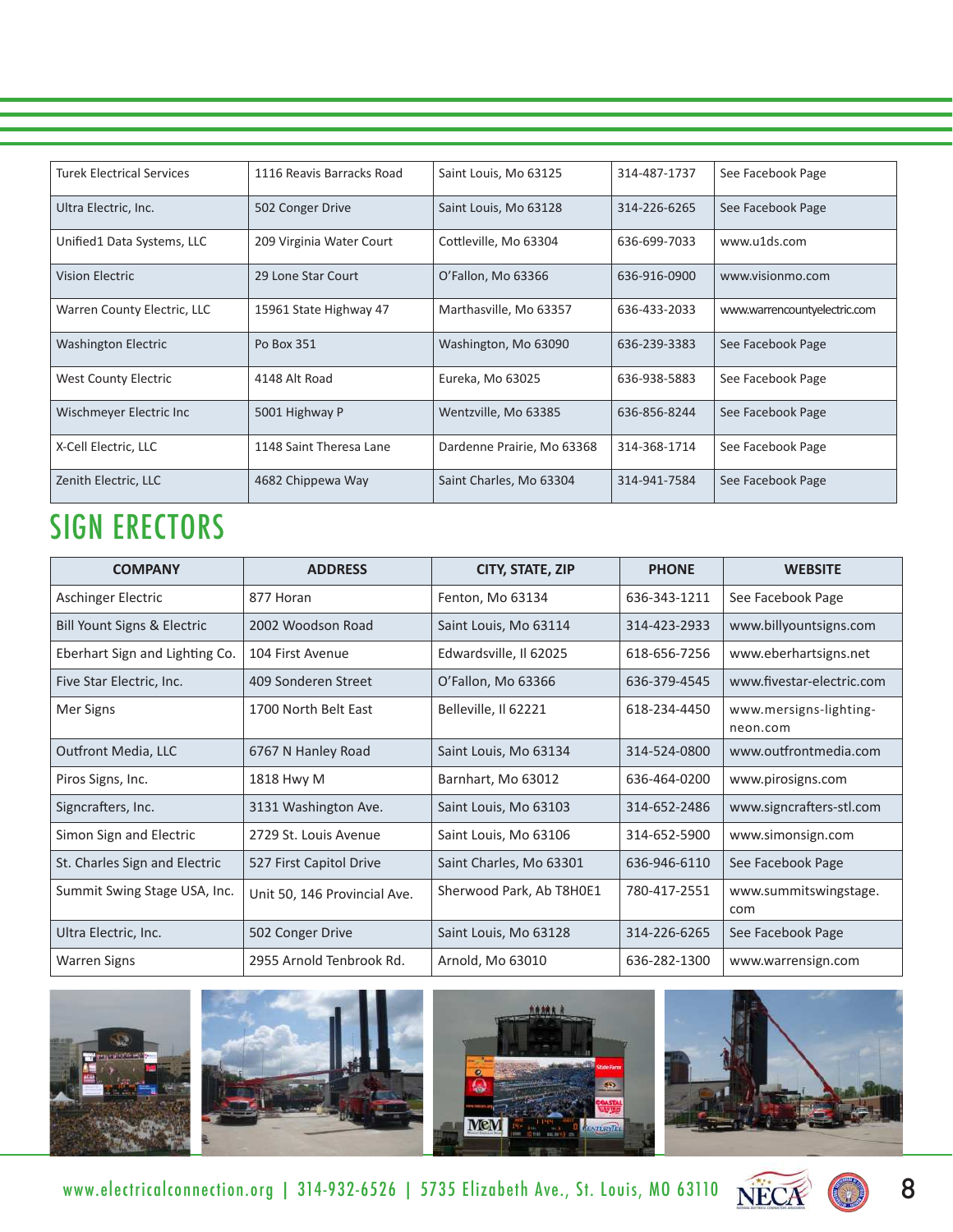

### VOICE/DATA/COMMUNICATION CONTRACTORS

| <b>COMPANY</b>                              | <b>ADDRESS</b>                    | CITY, STATE, ZIP           | <b>PHONE</b> | <b>WEBSITE</b>                            |
|---------------------------------------------|-----------------------------------|----------------------------|--------------|-------------------------------------------|
| A. K. Systems & Supplies, Inc.              | 4440 West Florissant              | Saint Louis, Mo 63115      | 314-385-8770 | See Facebook Page                         |
| American Electric & Date MH                 | 112 Saint Charles St., Box<br>340 | New Melle, Mo 63365        | 636-398-8811 | www.aedi-mo.com                           |
| American Elite Security                     | P.O. Box 3798                     | Chesterfield, Mo 63006     | 314-646-7777 | www.americanelitesecuri-<br>ty.com        |
| Aschinger Electric MH LM                    | 877 Horan                         | Fenton, Mo 63026           | 636-343-1211 | www.aschinger.com                         |
| <b>Associated Engineered Systems</b>        | 625 Hazelvalley Drive             | Hazelwood, Mo 63042        | 314-839-9100 | www.aesstl.com                            |
| Avid Electric &<br><b>Communication LLC</b> | 3792 Long Drive                   | Saint Ann, Mo 63074        | 314-703-8726 | www.avidelectricandcom-<br>munication.com |
| Barcom, Inc.                                | 923 North Belt West               | Swansea, Il 62226          | 618-277-3344 | www.barcomsecurity.com                    |
| Bell Communications, Inc.                   | 128 Millwell Drive                | Maryland Heights, Mo 63043 | 314-739-7744 | www.bellelectrical.com                    |
| Benson Electric Co.                         | 7216 Weil Avenue                  | Saint Louis, Mo 63119      | 314-644-2844 | www.bensonelectric.com                    |
| Best Engineered Sys Tech Gp, LLC            | 730 North 17Th Street             | Swansea, Il 62226          | 618-616-0877 | www.bestgroupllc.com                      |
| Coltrane Systems, LLC                       | 8747 Big Bend Boulevard           | Webster Groves, Mo 63119   | 314-961-8731 | www.coltranesystems.com                   |
| Dimaggio Electric Inc.                      | 8912 Gravois                      | Saint Louis, Mo 63123      | 314-638-5554 | www.dimaggioelectric.com                  |
| <b>Diversified Electrical Services</b>      | 4521 Towne Court                  | Saint Charles, Mo 63304    | 636-936-0138 | www.deslc.com                             |
| Electric Design And Service, Inc.           | 1914 South Broadway               | Saint Louis, Mo 63104      | 314-221-8351 | See Facebook Page                         |
| Five Star Electric, Inc.                    | 409 Sonderen Street               | O'Fallon, Mo 63366         | 636-379-4545 | www.fivestar-electric.com                 |
| Geco Systems                                | 3405 Bent                         | Saint Louis, Mo 63116      | 314-772-5400 | www.geco.com                              |
| Home Tech (J. Bathe Elec.)                  | 71 Triad South Drive              | Saint Charles, Mo 63304    | 636-498-0613 | www.jbathe.com                            |
| J. F. Electric, Inc.                        | 100 Lakefront Parkway             | Edwardsville, Il 62025     | 618-797-5353 | www.jfelectric.com                        |
| J. West Electrical Contr, LLC.<br>MН        | 913 Blossom Lane                  | Saint Louis, Mo 63119      | 314-985-8124 | www.jwestelectric.com                     |
| Kaemmerlen Communications                   | 2728 Locust Street                | Saint Louis, Mo 63103      | 314-535-2226 | www.kaemmerlen.com                        |
| Kaiser Electric, Inc.                       | 1552 Fencorp Drive                | Fenton, Mo 63026           | 636-305-1515 | www.kaiserelectric.com                    |
| Kay Bee Electric                            | 250 Rue Saint Francois            | Florissant, Mo 63031       | 314-837-3308 | www.kaybeeelectric.com                    |
| Link Data Service                           | 342 Defiance Road                 | Defiance, Mo 63341         | 636-294-7878 | See Facebook Page                         |
| M.R. Systems, Inc.                          | 1040 Liberty Industrial Drive     | O'Fallon, Mo 63366         | 636-240-7716 | www.mrsystemsinc.com                      |
| Master Communications, Inc.                 | 54 Old State Road                 | Ellisville, Mo 63021       | 314-215-4110 | www.mastercomminc.com                     |
| Meier Electric                              | Po Box 984                        | Farmington, Mo 63640       | 573-756-1241 | See Facebook Page                         |
| Meyer Electric Company                      | 3513 No Ten Mile Dr               | Jefferson City, Mo 65109   | 573-893-2335 | www.meyerelectric.net                     |
| <b>National Electrical Contr Co</b>         | 1230 Pierce Avenue                | Saint Louis, Mo 63110      | 314-241-0960 | www.nationalelectricalcc.com              |

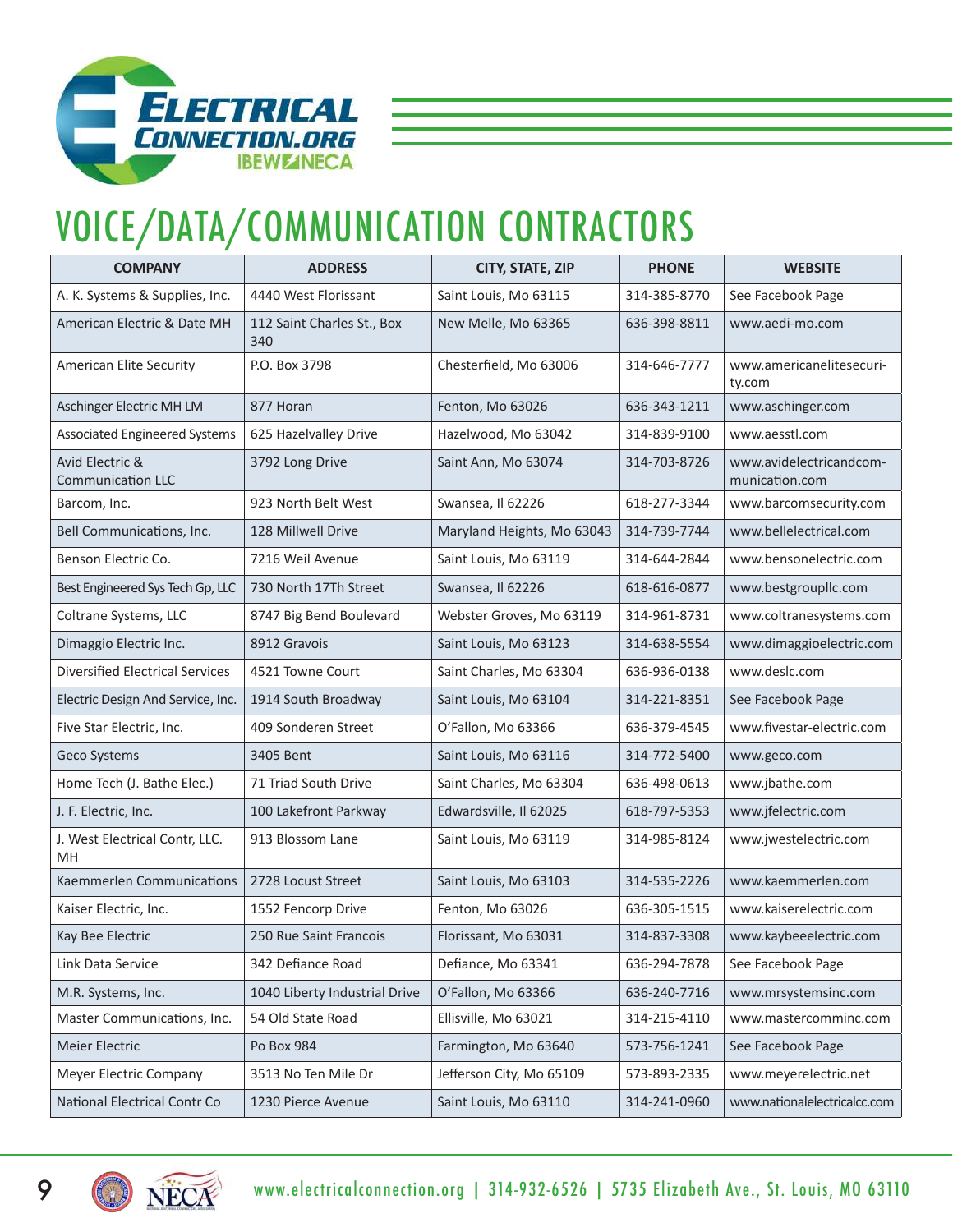| <b>COMPANY</b>                          | <b>ADDRESS</b>               | CITY, STATE, ZIP        | <b>PHONE</b> | <b>WEBSITE</b>                        |
|-----------------------------------------|------------------------------|-------------------------|--------------|---------------------------------------|
| Netcom, Inc.                            | 1632 Headland Drive          | Fenton, Mo 63026        | 636-349-6400 | www.netcom1989.com                    |
| Northwest Electric                      | 11039 Gravois Industrial Crt | Saint Louis, Mo 63128   | 314-842-7400 | www.nwestl.com                        |
| Parsons Electric, LLC                   | 5960 Main Street             | Belleville, Mn 55432    | 763-571-8000 | www.parsonscorp.com                   |
| Paynecrest Electric Inc.                | 10411 Baur Blvd.             | Saint Louis, Mo 63132   | 314-996-0400 | www.paynecrest.com                    |
| Pearl Street Electric, LLC              | 4605 Shrewsbury Avenue       | Saint Louis, Mo 63119   | 314-240-5550 | www.pearlstreetelectric.com           |
| <b>Prante Elec &amp; Communications</b> | Po Box 15170                 | Saint Louis, Mo 63110   | 314-899-9426 | www.prante.com                        |
| <b>Precision Electrical Automation</b>  | Po Box 22                    | Fenton, Mo 63026        | 314-732-0210 | www.precisioneas.com                  |
| Primary Systems (Tvc)                   | 4000 Green Park Road         | Saint Louis, Mo 63125   | 314-880-9977 | www.primary-systems.com               |
| Progressive Electronics, Inc.           | 6102 Arlington Avenue        | Raytown, Mo 63144       | 817-765-5750 | www.peikc.com                         |
| Pyramid Electrical Contr, Inc.          | 300 Monticello Place         | Fairview Hgts, Il 62208 | 618-632-1180 | www.pyramidelectrical.com             |
| Renaissance Voice Comm Gp<br>(Rvc)      | 514 Earth City Plaza STE 241 | Earth City, Mo 63045    | 314-266-6876 | www.rvcsolutions.com                  |
| <b>Request Electric</b>                 | 1657 Summit Terrace Ct.      | Fenton, Mo 63026        | 314-226-8548 | www.requestelectric.com               |
| <b>Rjp Electric</b>                     | 3608 S. Big Bend Blvd.       | Saint Louis, Mo 63143   | 314-781-2400 | www.ripelectric.com                   |
| Sachs Systems, Inc.                     | Po Box 96                    | Saint Louis, Mo 63166   | 636-532-2000 | www.sachsco.com                       |
| <b>Schaeffer Electric</b>               | 4667 Green Park Road         | Saint Louis, Mo 63123   | 314-892-7800 | www.schaefferelectric.com             |
| Schneider Electric                      | 1661 Jody Industrial Court   | Saint Louis, Mo 63132   | 314-644-4700 | www.schneiderelectriccom-<br>pany.com |
| <b>Stairwalt Electric</b>               | P.O. Box 1710                | St. Charles, Mo 63302   | 636-379-8666 | www.stairwaltelectric.com             |
| Sutterfield Electric, Inc.              | 339 N. Old St. Louis Rd.     | Wood River, IL 62095    | 618-251-2733 | See Facebook Page                     |
| TD-4, LLC                               | 3400 Morganford, Suite 7     | Saint Louis, Mo 63116   | 314-655-9844 | www.td4llc.com                        |
| TeleWiring, Inc.                        | 9100 Midland Boulevard       | Overland, Mo 63114      | 314-426-5005 | www.telewiring.com                    |
| Thompson Electronics Company            | 905 South Bosch Road         | Peoria, Il 61607        | 309-697-2277 | www.thompsonet.com                    |
| TSI Group, LLC                          | 700 Fountain Lakes Blvd.     | Saint Charles, Mo 63301 | 636-949-8889 | www.tsi-global.com                    |
| Unified1 Data Systems, LLC              | 209 Virginia Water Court     | Cottleville, Mo 63304   | 636-699-7033 | www.u1ds.com                          |
| <b>Vision Electric</b>                  | 29 Lone Star Court           | O'Fallon, Mo 63366      | 636-916-0900 | www.visionmo.com                      |
| When you Require Computer<br>Service    | 6317 Clayton Road            | St. Louis, Mo 63117     | 314-889-8068 | See Facebook Page                     |



www.electricalconnection.org | 314-932-6526 | 5735 Elizabeth Ave., St. Louis, MO 63110  $\widetilde{\text{NECA}}$ 



10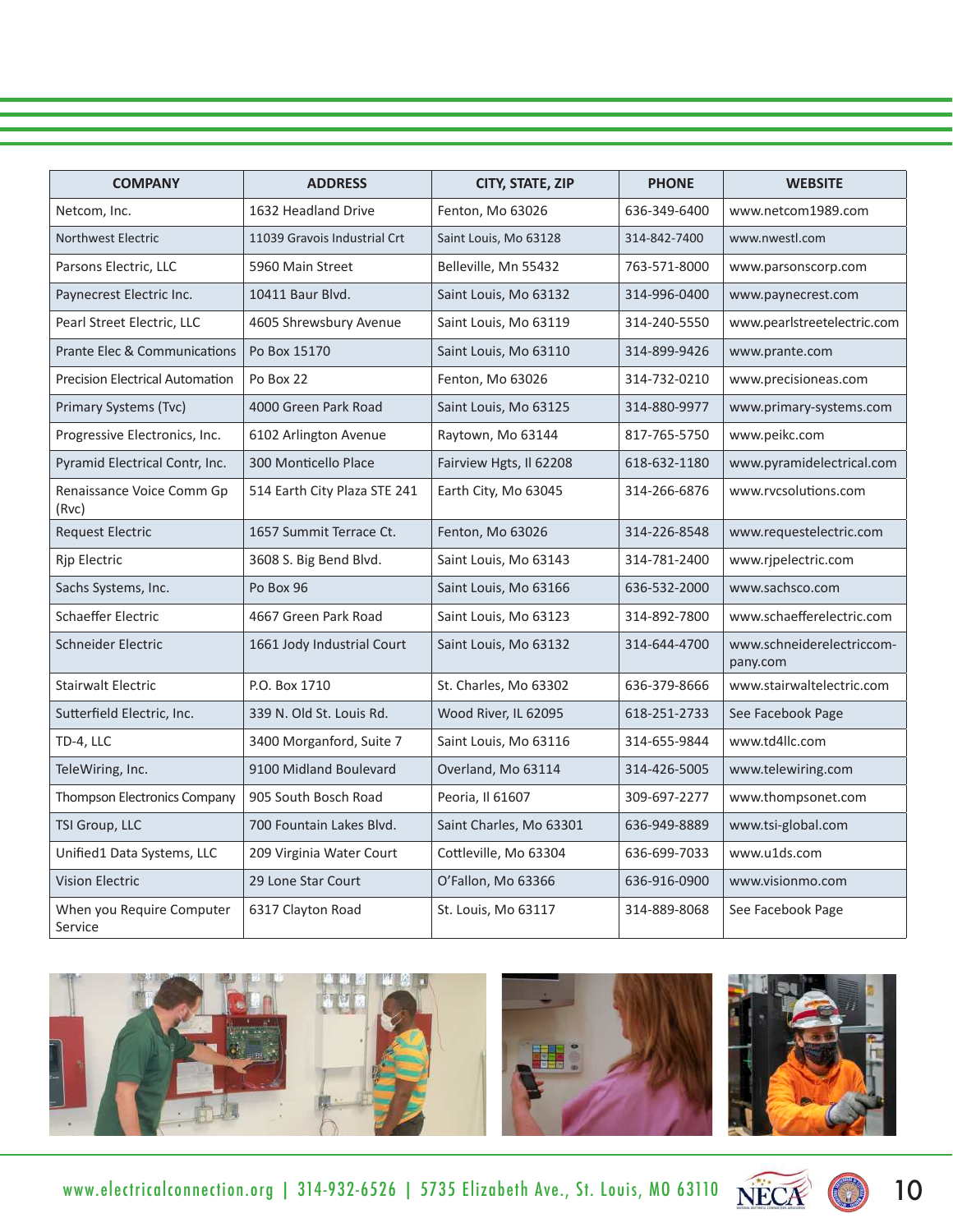

# MINORITY AND WOMEN OWNED

| <b>COMPANY</b>                              | <b>ADDRESS</b>                 | CITY, STATE, ZIP      | <b>PHONE</b> | <b>WEBSITE</b>                           |
|---------------------------------------------|--------------------------------|-----------------------|--------------|------------------------------------------|
| A. K. Systems & Supplies, Inc.              | 4440 West Florissant           | Saint Louis, Mo 63115 | 314-385-8770 | See Facebook Page                        |
| <b>Aschinger Electric</b>                   | 877 Horan                      | Fenton, Mo 63026      | 636-343-1211 | www.aschinger.com                        |
| Avid Electric &<br><b>Communication LLC</b> | 3792 Long Drive                | Saint Ann, Mo 63074   | 314-703-8726 | www.avidelectricand<br>communication.com |
| <b>BRK Electrical Contractors, LLC</b>      | 2232 Welsh Industrial Court    | Saint Louis, Mo 63146 | 314-785-0078 | See Facebook Page                        |
| Burris Electric, LLC.                       | 1919 Homestead Estates Dr.     | O'Fallon, Mo 63366    | 636-734-0960 | www.burrisselectric.com                  |
| <b>Centrex Electrical Supply</b>            | Po Box 23219                   | Saint Louis, Mo 63156 | 314-535-3900 | www.centrexelectric.com                  |
| D & R Building Group LLC                    | 1917 Rutger Street             | St. Louis, Mo 63103   | 314-450-7017 | www.dandr.net                            |
| <b>Desoto Ozark Electric</b>                | Po Box 368, 1659 Veterans Dr.  | Desoto, Mo 63020      | 636-586-5498 | See Facebook Page                        |
| Eckelkamp Electric                          | 1523 Pottery, Po Box 1936      | Washington, Mo 63090  | 636-239-4795 | See Facebook Page                        |
| *Fields Electric Supply Co.                 | 1426 Collins Street            | St. Louis, Mo 63102   | 314-410-8289 | See Facebook Page                        |
| <b>Good Electric</b>                        | 409 Explorer Drive             | O'Fallon, Mo 63368    | 314-303-3375 | See Facebook Page                        |
| Hanenkamp Electric                          | 21 International Plaza Ct.     | Saint Ann, Mo 63074   | 314-423-2666 | www.hanenkampelectric.com                |
| J 6 Electric, LLC                           | 3742 Lemay Woods Drive         | Saint Louis, Mo 63129 | 314-398-9637 | See Facebook Page                        |
| J. West Electrical Contr, LLC               | 913 Blossom Lane               | Saint Louis, Mo 63119 | 314-985-8124 | www.jwestelectric.com                    |
| Jepsen Electric                             | 655 West Essex Avenue          | Saint Louis, Mo 63122 | 314-822-1537 | See Facebook Page                        |
| Mac Electric                                | 229 West 1St Street, Suite 200 | O'Fallon, Il 62269    | 618-632-6672 | See Facebook Page                        |
| Master Communications, Inc                  | 54 Old State Road              | Ellisville, Mo 63021  | 314-215-4110 | www.mastercomminc.com                    |
| <b>Meier Electric</b>                       | Po Box 984                     | Farmington, Mo 63640  | 573-756-1241 | See Facebook Page                        |
| <b>MIdwest Radio Systems</b>                | 216 Roberta Drive              | Bismark, Mo 63624     | 573-734-2355 | www.midwestradiosystems.<br>com          |
| <b>Northwest Electric</b>                   | 11039 Gravois Industrial Crt   | Saint Louis, Mo 63128 | 314-842-7400 | www.nwestl.com                           |
| Pearl Street Electric, LLC                  | 4605 Shrewsbury Avenue         | Saint Louis, Mo 63119 | 314-240-5550 | www.pearlstreetelectric.com              |
| Piros Signs, Inc.                           | 1818 Hwy M                     | Barnhart, Mo 63012    | 636-464-0200 | www.pirossigns.com                       |









**\* Veteran Owned**

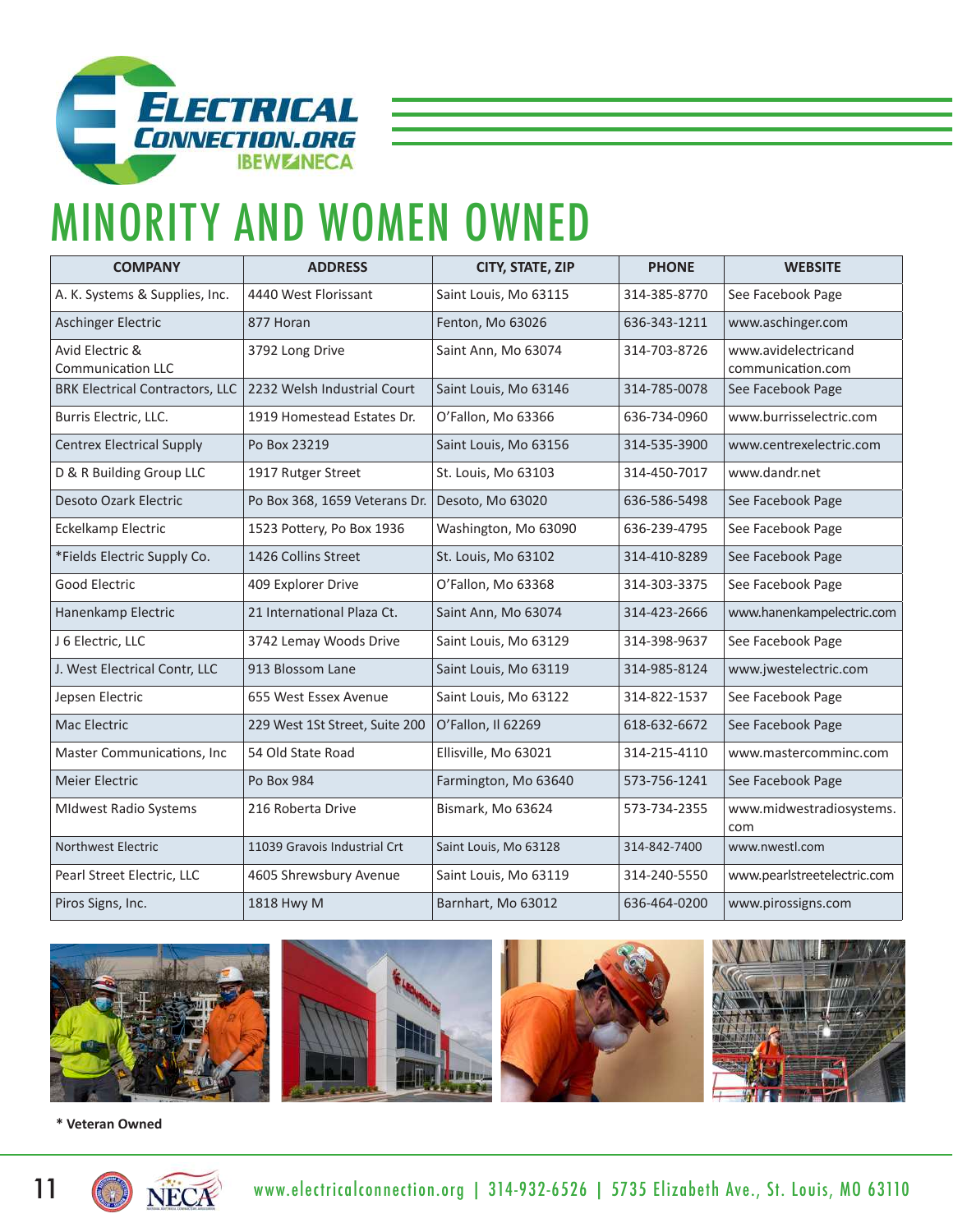| Renaissance Voice Comm Gp (Rvc)   | 514 Earth City Plaza STE 241       | Earth City, Mo 63045       | 314-266-6876 | www.rycsolutions.com |
|-----------------------------------|------------------------------------|----------------------------|--------------|----------------------|
| St. Charles Sign & Electric       | 527 First Capitol Drive            | Saint Charles, Mo 63301    | 636-946-6110 | See Facebook Page    |
| Sutterfield Electric, Inc.        | 114 First Avenue                   | Edwardsville, Il 62025     | 618-655-9406 | See Facebook Page    |
| <b>Taylor Electrical Services</b> | 4792 Highway C                     | Gerald, MO 63037           | 314-865-9287 | See Facebook Page    |
| TD-4, LLC                         | 3400 Morganford, Suite 7           | Saint Louis, Mo 63116      | 314-655-9844 | www.td4llc.com       |
| <b>Total Electric</b>             | 605 Potosi Street, P.O. Box<br>983 | Farmington, Mo 63640       | 573-756-1709 | www.totalelectco.com |
| TSI Group, LLC                    | 700 Fountain Lakes Blvd.           | Saint Charles, Mo 63301    | 636-949-8889 | www.tsi-global.com   |
| Ultra Electric, Inc.              | 502 Conger Drive                   | Saint Louis, Mo 63128      | 314-226-6265 | See Facebook Page    |
| Unified1 Data Systems, LLC        | 209 Virginia Water Court           | Cottleville, Mo 63304      | 636-699-7033 | www.u1ds.com         |
| <b>Washington Electric</b>        | Po Box 351                         | Washington, Mo 63090       | 636-239-3383 | See Facebook Page    |
| X-Cell Electric, LLC              | 1148 Saint Theresa Lane            | Dardenne Prairie, Mo 63368 | 314-368-1714 | See Facebook Page    |



www.electricalconnection.org | 314-932-6526 | 5735 Elizabeth Ave., St. Louis, MO 63110  $\widetilde{\text{NECA}}$   $\bullet$  12

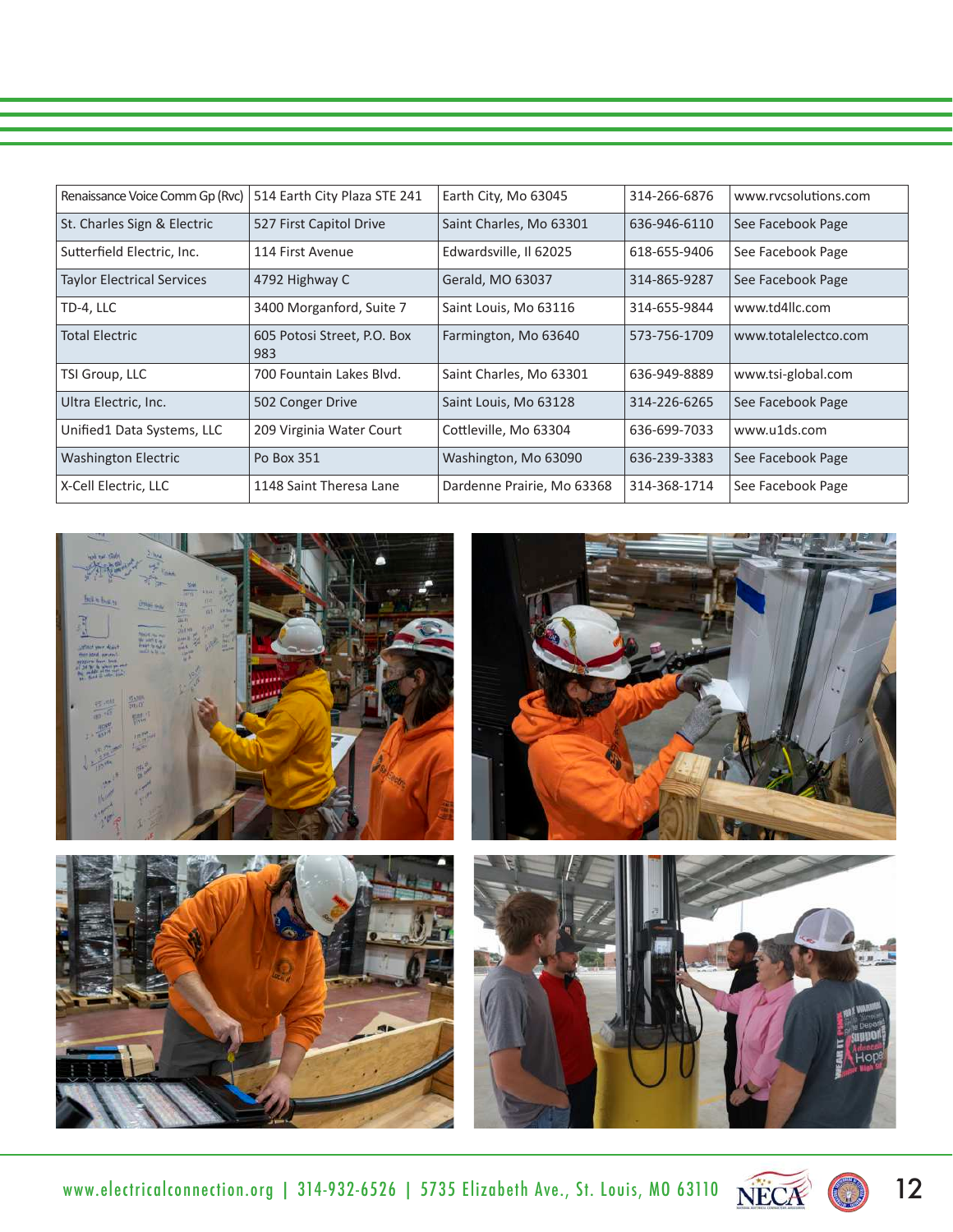

# SOUTHEAST MISSOURI CONTRACTORS

| <b>COMPANY</b>              | <b>ADDRESS</b>                | CITY, STATE, ZIP         | <b>PHONE</b> | <b>WEBSITE</b>                        |
|-----------------------------|-------------------------------|--------------------------|--------------|---------------------------------------|
| Aschinger Electric          | 877 Horan                     | Fenton, Mo 63026         | 636-343-1211 | www.aschinger.com                     |
| Fountain City Electric, LLC | 14042 Charter Church Road     | Desoto, Mo 63020         | 636-208-7994 | www.fountaincityelectric.com          |
| Meier Electric              | Po Box 984                    | Farmington, Mo 63640     | 573-756-1241 | See Facebook Page                     |
| Pioneer Electric, LLC       | 1966 Big Bend Road            | Cape Girardeau, Mo 63701 | 636-208-7057 | See Facebook Page                     |
| Sachs Electric Company      | Po Box 96                     | Saint Louis, Mo 63166    | 636-532-2000 | www.sachsco.com                       |
| Schneider Electric          | 1661 Jody Industrial Court    | Saint Louis, Mo 63132    | 314-644-4700 | www.schneiderelectric-<br>company.com |
| <b>Total Electric</b>       | 605 Potosi Street, Po Box 983 | Farmington, Mo 63640     | 573-756-1709 | www.totalelectco.com                  |







# CENTRAL MISSOURI CONTRACTORS

| <b>COMPANY</b>             | <b>ADDRESS</b>           | CITY, STATE, ZIP           | <b>PHONE</b> | <b>WEBSITE</b>          |
|----------------------------|--------------------------|----------------------------|--------------|-------------------------|
| Airco Power Services       | 122 Eason Dr.            | Pooler, Ga 31322           | 912-964-7404 | www.airco-inc.com       |
| Aldridge Electric          | 844 East Rockland Rd     | Libertville, IL 60048      | 847-680-5200 | www.aldridgeroup.com    |
| All Purpose Erectors, Inc. | 1112 Starfire Drive      | Lebanon, IL 62254          | 618-573-7777 | See Facebook Page       |
| <b>Bell Electric</b>       | 128 Millwell Drive       | Maryland Heights, Mo 63043 | 314-739-7744 | www.bellelectrical.com  |
| Benson Electric            | 7216 Weil Avenue         | Saint Louis, Mo 63119      | 314-644-2844 | www.bensonelectric.com  |
| Coastal Electric, Inc.     | 3660 South Scott Blyd    | Columbia, Mo 65203         | 573-875-2200 | www.coastalelectric.net |
| Decker Electric            | 4500 W. Harry            | Wichita, KS 67209          | 316-265-8182 | decker-electric.com     |
| Guarantee Elec Const Co    | 3405 Bent                | Saint Louis, Mo 63116      | 314-772-5400 | www.geco.com            |
| Heithold Electric, LLC     | 400 South Missouri Ave   | Salem, Mo 65550            | 573-247-9662 | See Facebook Page       |
| Herrman & Goetz, Inc.      | 225 South Lafayette Blvd | South Bend, In 46601       | 574-282-2596 | www.hgservices.com      |

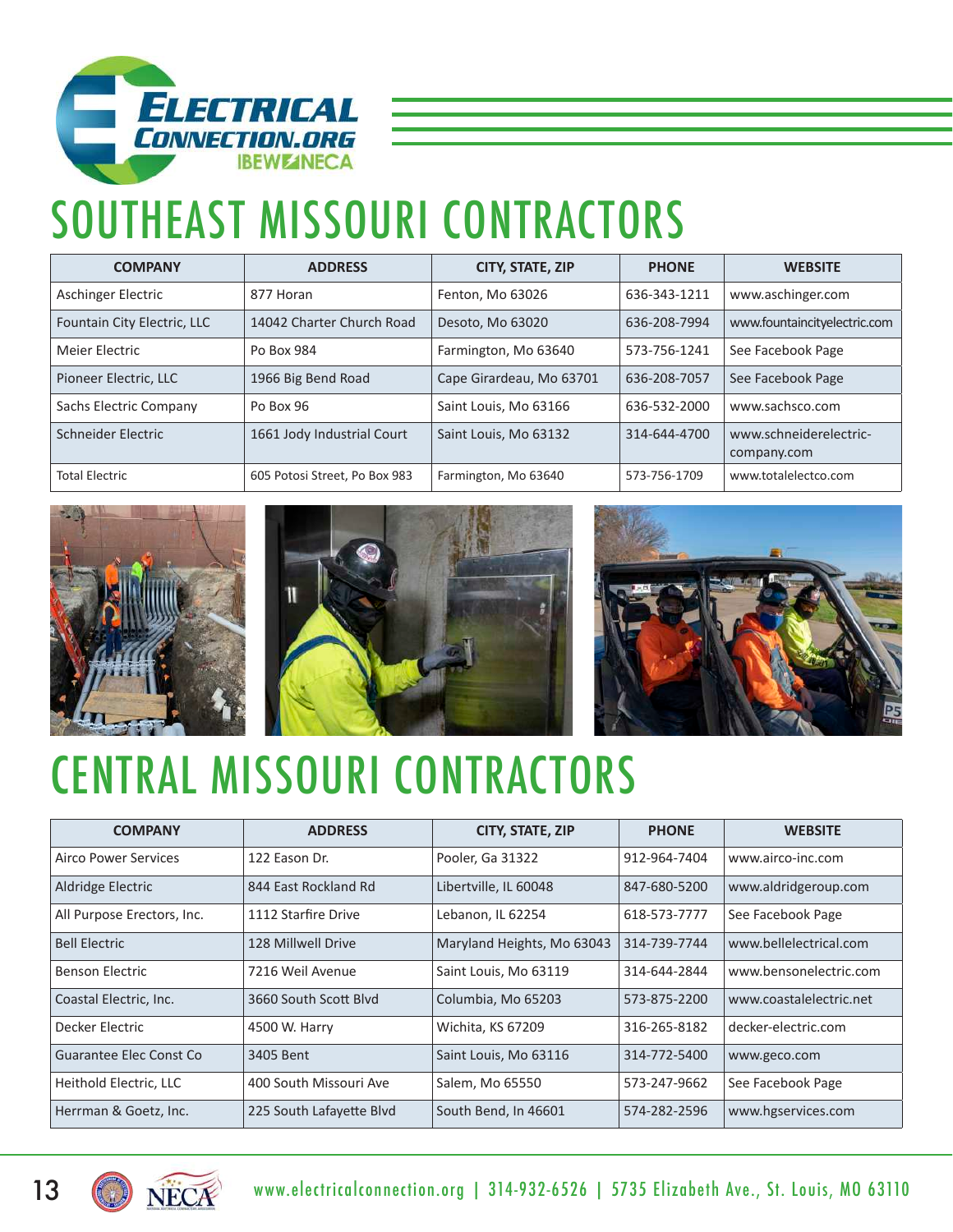| J Givoo Consultants, Inc.                        | 410 Holly Glen Dr                  | Cherry Hill, Nj 08034    | 856-427-9660 | See Facebook Page                    |
|--------------------------------------------------|------------------------------------|--------------------------|--------------|--------------------------------------|
| J. F. Electric, Inc.                             | 100 Lakefront Parkway              | Edwardsville, Il 62025   | 618-797-5353 | www.jfelectric.com                   |
| Jeffries Electrical Services, Inc.               | 11667 County Road 481              | Tebbetts, Mo 65080       | 573-676-5100 | See Facebook Page                    |
| Kaiser Electric, Inc.                            | 508B Landers Way                   | Jefferson City, MO 65109 | 573-555-6188 | www.kaiserelectric.com               |
| K.W. Electrical Services LLC                     | 2155 West Bingham, Apt B38         | Ozark, Mo 65721          | 417-689-1972 |                                      |
| Lootens Electrical, LLC                          | 9106 Lisletown Rd                  | Jefferson City, Mo 65101 | 573-395-3279 | See Facebook Page                    |
| Meyer Electric Company                           | 3513 No Ten Mile Dr                | Jefferson City, Mo 65109 | 573-893-2335 | www.meyerelectric.net                |
| Nemo Electric Company                            | 1500 Highway Dd                    | Moberly, Mo 65270        | 660-263-3777 | See Facebook Page                    |
| <b>Pneumatic Systems</b><br>Installation, Inc.   | 10012 Darnell                      | Lenexa, Ks 66215         | 913-529-6233 | www.c-cgroup.com                     |
| Precision Mechanical Group, Inc.                 | 922 Main Street                    | Keokuk, la 52632         | 271-357-1843 | precisionmechanical-<br>groupinc.com |
| R. A. Howerton Electric                          | Po Box 574                         | Jefferson City, Mo 65101 | 573-636-5046 | www.howertonproperties.com           |
| Rehagen Electrical Contracting                   | 5815 Route B                       | Jefferson City, Mo 65101 | 573-893-3155 | See Facebook Page                    |
| <b>RS Electric Corporation</b>                   | Po Box 304                         | Saint Joseph, Mo 64502   | 816-233-7751 | www.rselectriccorp.com               |
| Schaefer Electric, LLC                           | Po Box 214                         | Loose Creek, Mo 65054    | 573-680-0685 | See Facebook Page                    |
| Schneider Electric Of<br>Jefferson City          | 414 West Dunklin                   | Jefferson City, Mo 65101 | 573-636-4101 | www.secojc.com                       |
| <b>S M Contracting</b>                           | 1136 East Dunklin St               | Jefferson City, Mo 65101 | 573-680-1198 | www.smc-electric.com                 |
| Sterling Boiler & Mechanical,<br>Inc.            | 1420 Kinder Lane, P.O. Box<br>8004 | Evansville, IN 47715     | 812-479-4394 | www.sterlingboiler.com               |
| Stokes Electric Company, Inc.                    | 226 Madison Street                 | Jefferson City, Mo 65101 | 573-636-2167 | See Facebook Page                    |
| Sutterfield Electric, Inc.                       | 114 First Avenue                   | Edwardsville, IL 62025   | 618-655-9406 | See Facebook Page                    |
| Tayconbuilding Technologies,<br><b>Inc</b>       | 715 Goddard Ave                    | Chesterfield, Mo 63005   | 636-940-2370 | www.tayconstl.com                    |
| Th & N Electric Service, Inc.                    | 22757 Us Highway 63                | Kirksville, Mo 63501     | 660-665-4598 | See Facebook Page                    |
| The Shaw Group, Inc.                             | 150 Royall St                      | Canton, Ma 02021         | 617-589-5111 | www.cbi.com                          |
| Triple E Electric                                | 700 Worstell Lane                  | Columbia, Mo 65202       | 573-815-9579 | See Facebook Page                    |
| Tsi Group, LLC                                   | 700 Fountain Lakes Boulevard       | Saint Charles, Mo 63301  | 636-949-8889 | www.tsi-global.com                   |
| <b>Vision Electric</b>                           | 29 Lone Star Court                 | O'Fallon, Mo 63366       | 636-916-0900 | www.visionmo.com                     |
| Whatever It Takes Electrical<br>Contractors, LLC | 1552 S. 7th Street                 | Saint Louis, Mo 63104    | 816-743-0770 | www.witecinc.com                     |



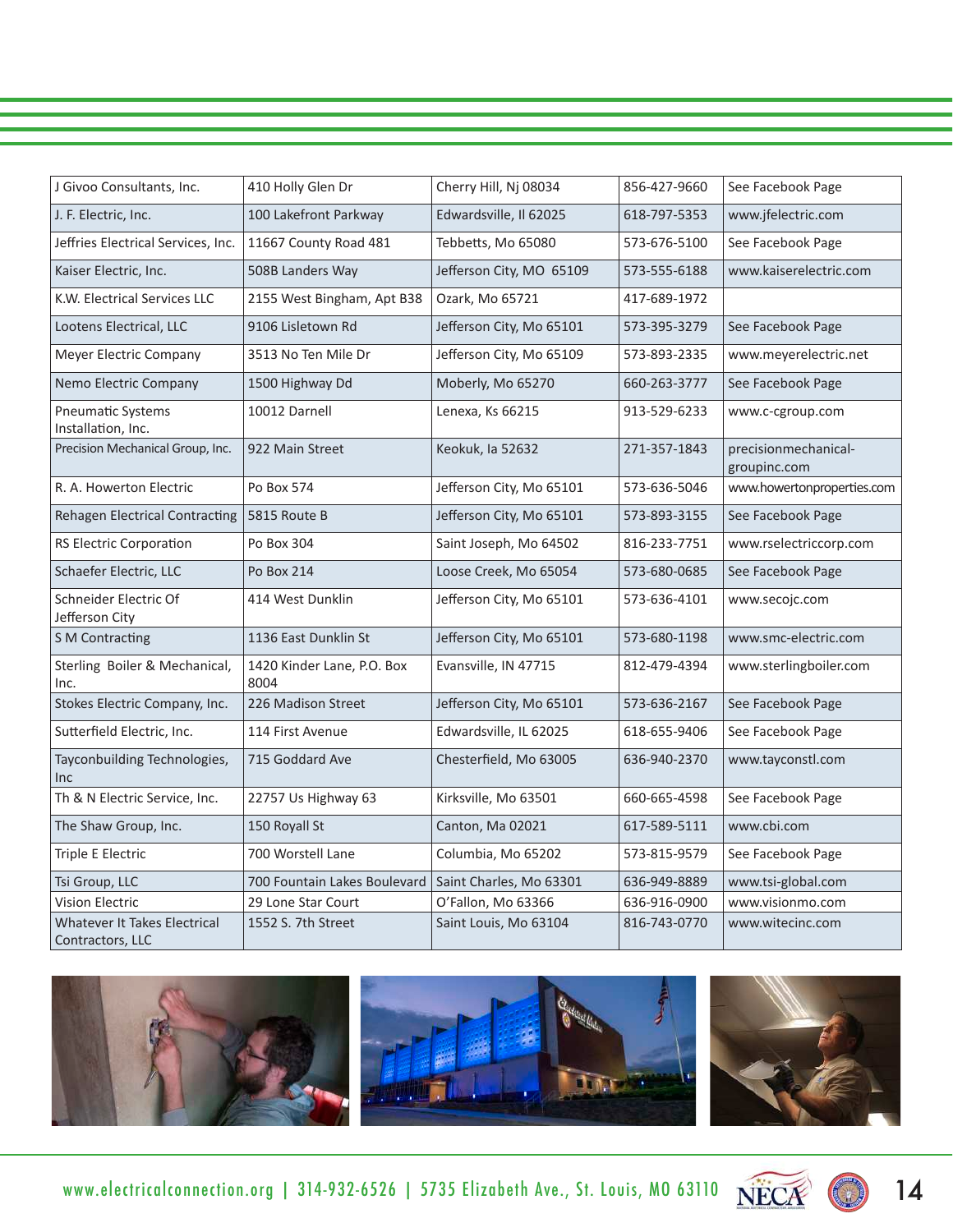

## NORTHEASTERN MISSOURI CONTRACTORS

| <b>COMPANY</b>                          | <b>ADDRESS</b>          | CITY, STATE, ZIP         | <b>PHONE</b> | <b>WEBSITE</b>          |
|-----------------------------------------|-------------------------|--------------------------|--------------|-------------------------|
| Aschinger Electric                      | 877 Horan               | Fenton, Mo 63026         | 636-343-1211 | www.aschinger.com       |
| <b>Benson Electric</b>                  | 7216 Weil Avenue        | Saint Louis, Mo 63119    | 314-644-2844 | www.bensonelectric.com  |
| Coastal Electric, Inc.                  | 3660 South Scott Blyd   | Columbia, Mo 65203       | 573-875-2200 | www.coastalelectric.net |
| Liberty Electric, Inc.                  | 6 West Industrial Drive | O'Fallon, Mo 63366       | 636-379-2055 | www.libertyelectric.us  |
| Meyer Electric Company                  | 3513 No Ten Mile Dr     | Jefferson City, Mo 65109 | 573-893-2335 | www.meyerelectric.net   |
| P & D Electric, Inc.                    | 1401 County Road 425    | Hannibal, Mo 63401       | 573-406-1231 | www.pdelectricinc.com   |
| Paynecrest Electric                     | 10411 Baur Blvd.        | Saint Louis, Mo 63132    | 314-996-0400 | www.paynecrest.com      |
| Sachs Electric Company                  | Po Box 96               | Saint Louis, Mo 63166    | 636-532-2000 | www.sachsco.com         |
| Schneider Electric Of<br>Jefferson City | 414 West Dunklin        | Jefferson City, Mo 65101 | 573-636-4101 | www.secojc.com          |
| Sutterfield Electric, Inc.              | 114 First Avenue        | Edwardsville, Il 62025   | 618-655-9406 | See Facebook Page       |
| Th & N Electric Service, Inc.           | 22757 Us Highway 63     | Kirksville, Mo 63501     | 660-665-4598 | See Facebook Page       |
| <b>Vision Electric</b>                  | 29 Lone Star Court      | O'Fallon, Mo 63366       | 636-916-0900 | www.visionmo.com        |

### OUT OF LOCAL 1'S JURISDICTION & OUT OF STATE CONTRACTORS

| <b>COMPANY</b>                           | <b>ADDRESS</b>                 | CITY, STATE, ZIP       | <b>PHONE</b> | <b>WEBSITE</b>           |
|------------------------------------------|--------------------------------|------------------------|--------------|--------------------------|
| All Purpose Erectors, Inc.               | 1112 Starlifter Drive          | Lebanon, IL 62254      | 618-537-7777 | See Facebook Page        |
| Atlas Industrial Contractors, LLC        | 5275 Sinclair Road             | Columbus, OH 43229     | 614-841-4500 | See Facebook Page        |
| Best Engineered Sys Tech Gp, LLC         | 730 North 17Th Street          | Swansea, Il 62226      | 618-616-0877 | www.bestgroupllc.com     |
| Bickel Electric Contracting Co.,<br>Inc, | 4795 Section Line Road         | Edwardsville, Il 62025 | 618-259-4499 | See Facebook Page        |
| Capital Electric, Inc.                   | 315 South Tekoppel Avenue      | Evansville, In 47712   | 812-422-3397 | capitalelectricinc.com   |
| Enerfab, Inc.                            | 4955 Spring Grove Avenue       | Cincinnati, Oh 45232   | 513-482-7194 | www.enerfab.com          |
| Glaenzer Electric, Inc.                  | 10 Empire Drive                | Belleville, Il 62220   | 618-277-2500 | www.glaenzerelectric.com |
| <b>GRP Wegman Company</b>                | 1 Mechanical Drive             | Bethalto, Il 62010     | 618-285-9000 | www.grpwegman.com        |
| Hamon Custodis, Inc.                     | 7335 No State HWY 59           | Brazil, IN 47834       | 812-442-7822 | www.hamonusa.com         |
| <b>Hunt Electric Corporation</b>         | 7900 Chicago Avenue S          | Bloomington, Mn 55420  | 651-646-2911 | www.huntelec.com         |
| J. F. Electric, Inc.                     | 100 Lakefront Parkway          | Edwardsville, Il 62025 | 618-797-5353 | www.jfelectric.com       |
| K & F Electric, Inc.                     | 2622 West Boulevard            | Belleville, Il 62221   | 618-277-5781 | www.zakcompanies.com     |
| Kaiser Elect contr of Morton,<br>IL      | 310-A Erie                     | Morton, Il 61550       | 309-263-8355 | www.kaiserelectrical.com |
| Mac Electric                             | 229 West 1St Street, Suite 200 | O'Fallon, Il 62269     | 618-632-6672 | See Facebook Page        |